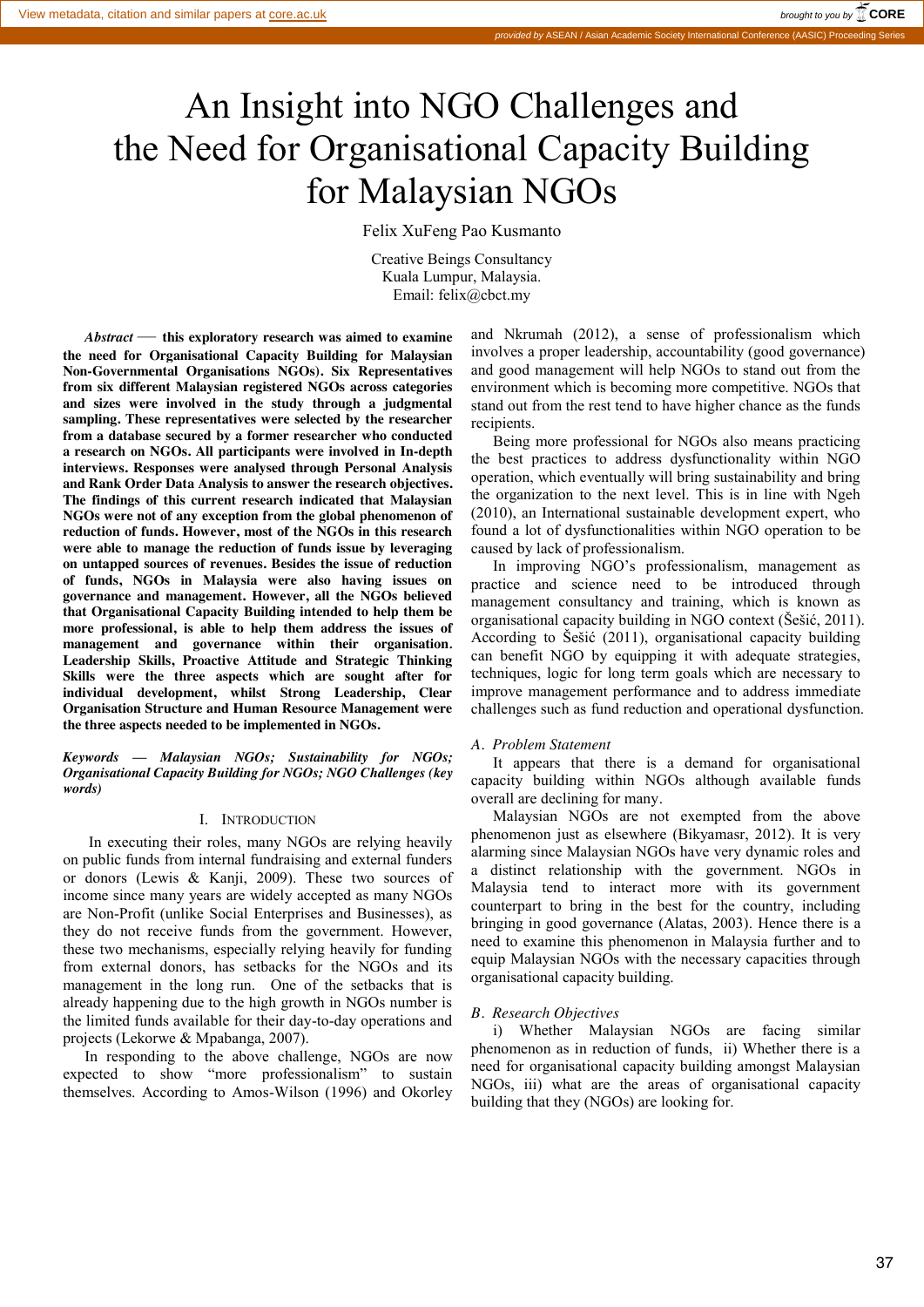## *C. Research Methodology*

Through the primary research, at least six Malaysian registered NGOs across different categories were involved They were involved in in-depth interviews with the researcher. For the secondary research, it was conducted by examining various information from academic journals, newspaper articles, webpages, NGO websites and foundations' annual reports. The findings of the secondary research were then used for the structure of this paper's primary research.

#### II. LITERATURE REVIEW

#### A. *Definition and Characteristics of NGO*

Nowadays the term Non-Governmental Organisation (NGO) is a very common and recognized term to describe organisations which are operating to address various social issues alongside the government (Lewis, 2009).

Despite a great debate about its definition, NGOs are often associated with organisations that exist to focus on relieving various social or political issues through different long- or short-term approaches (Cleary, 1997).

In this paper, NGO is defined as an independent voluntary association of people acting together using different approaches to achieve some common social and/or political purpose, other than illegal activities, for-profit and controlled by government.

#### *B. The Development of NGO*

The historical evolution of NGO actually can be traced back to 1945 when the term NGO first coined in article 71 of the UN Charter to differentiate different components or sectors in rebuilding the world which was devastated by the World War II. Since then the growth has never been so remarkable like today.

As of November 2012, the precise number of NGOs worldwide is still incomplete, however, developing countries such as Asia, Africa and Latin America are the home of Southern NGOs (a term which is used to refer to NGOs in developing countries in contrast to NGOs in developed countries which are often referred to as Northern NGOs).

In Malaysia there were 45,830 legal registered NGOs in Malaysia per December 2011 (Jabatan Pendaftaran Pertubuhan Malaysia, 2011). Smaller compared to China and India.

## *C. Challenges Faced by Southern NGOs*

NGOs in developing countries are not an exception from various challenges, which may threaten their sustainability. for this paper, only three prominent challenges are going to be examined further for primary research of this paper. Namely these three challenges are: i) Reduction of funds issue, ii) governance issues and iii) management issues.

#### *1) Reduction of Funds*

The most prominent challenge is the phenomenon of reductions of funds from foreign donors due to i) recession, ii)

skepticism and the need for accountability, and iii) the fact that the recipient countries have been economically better.

Regardless of the reasons, by considering the facts that more than 50% of NGO's revenue comes from external funders or donors (Salamon et al, 1999) and most of the funds are channeled through NGOs (USAID, 2006, as cited in Werker& Ahmed, 2007), a reduction of funds from foreign donors is a very significant issue for the Southern NGOs which heavily rely on international funds to support their projects and to sustain themselves.

Nowadays, NGOs from developing countries are expressing difficulty in finding sufficient, appropriate and continuous funding for their work.

Recession and ongoing economic volatility is one of the reasons why international aid funding is reduced (Nuffield Foundation, 2012; Global Humanitarian Assistance, 2012).

Beside recession, the other reasons that cause reduction of funds are i) both government and donors are becoming more sceptical on the effectiveness of aids (Thomas et al., 2011), ii) Many NGOs are unable show accountability of its funds (Edwards & Hulme, 1995) and iii) Many receipients country are becoming economically better, hence donors are starting to stop the funds (Nuffield Foundation, 2012)

In Malaysia, as the regular donors have slowly reduced their funding, Malaysia's largest to smallest NGOs are currently facing In responding to this situation, many of the NGOs in Malaysia are expected to think beyond relying on conventional sources of income. Some have started looking for other sources of income to survive this situation. From looking for other sponsors or funders who are not affected from the crisis yet (namely two of them, Gates Foundation and Cherie Blair Foundation) to conducting a small food fair and music concert to self-funding.

#### *2) Governance Issue*

The second challenge which is faced by the NGOs is the issue of the lack of good governance. Unlike the first challenge, this challenge is perceived as an internal threat for NGO's sustainability. Interestingly, although this challenge comes from within the NGO, it has a strong correlation with the first challenge, reduction of the funds (Jepson, 2005). Lack of good governance is one of the reasons why there is a reduction of funds from the donors. In other words, when more and more NGOs are not able to be accountable on how they spent their funds (which indicates a lack of good governance) donors will tend to reduce their contribution to prevent the NGOs in abusing the funds. This is in line with the opinion coined by Edwards and Hulme in 1995 and Edwards in 2000 which found that the failure of NGOs to handle the issue of lack of good governance can affect NGOs' accountability badly in the long run.

#### *3) Management Issue*

The third challenge which happens to be another internal challenge is NGO's management issues. According to Amos-Wilson (1996) and Okorley and Nkrumah (2012), this internal threat arises because management aspect of NGOs is always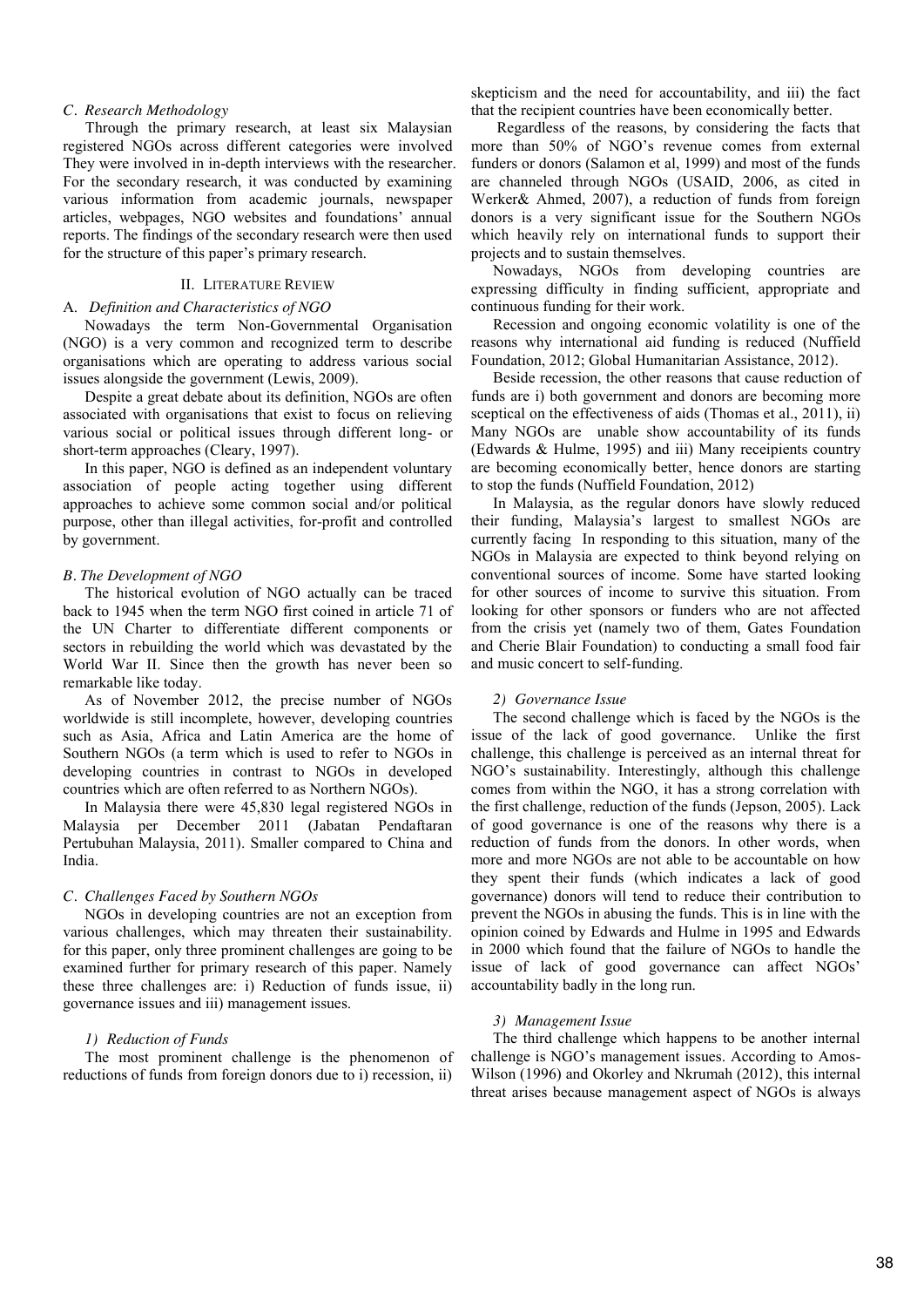underestimated and gets less emphasis. Beyond the fact that there has been a lack of emphasis given to management aspect of NGO, the fact that many NGOs managers possess a 'purist' view which sees NGO should be managed with total distinct management ideas, which challenges the existing way of doing things (mainstream management), worsening the management issues within NGO (Lewis , 2000). This type of mind-set hindrances NGOs to take positive aspects of the existing management aspect and modify it to suit the NGO context. Moreover, this kind of mind-set has led NGOs to face a similar management issues which actually can be avoided in the first place.

# *4) Organisational Capacity Building for NGOs*

By acknowledging the scope and forms of organisational capacity building, it can benefit NGOs by better equipping themselves with adequate strategies, techniques and logic for long term goals which are necessary to accomplish the mission they have set out to fulfill, improve management performance and to address immediate challenges such as fund reduction and operational dysfunction (Šešić, 2011). As NGOs increasingly produce their own funding and develop their own professionalised class, it seems appropriate to expose them to greater market forces beyond donor preferences. In Bangladesh, for example, organisational capacity building has increased NGO's professionalism. Hence NGOs in Bangladesh have taken up prominent positions within the burgeoning 'third sector' alongside the governmental and business sectors (Lewis & Sobhan, 1998)

# *D. Theoretical Frameworks of Organisational Capacity Building*

The writer's own construction (2013) was designed to address this research paper's objectives easier. Components of each finding and framework will be adapted and modified to suit with this paper's needs as well. The purpose of the framework for this paper should enhance NGOs' adaptability in facing challenges from both external and internal sources through talent and organisational development. In developing its talent, NGOs should focus on developing knowledge and skills on leadership, finance, marketing, management, project management, strategic thinking and human resource management. Besides developing the knowledge and skills, NGOs should also develop its talent attitude. Individuals in NGOs should possess an attitude of an active player that has the ability to effect change and progress (proactive and positive attitude). In developing its organisation, NGOs should focus on establishing and executing best practices in area of human resource management, resource management (to ensure accountability), project management and stakeholder management. Besides establishing those areas, NGOs should be led by strong leadership (strong vision and mission and continuous motivation for its people) and clear organisation structure to address the ambiguity of responsibility which may hinder communication.

| <b>Capacity Building</b><br>Establishing and executing best                                                                              |  |
|------------------------------------------------------------------------------------------------------------------------------------------|--|
|                                                                                                                                          |  |
|                                                                                                                                          |  |
| practices in area of:<br>1. Human resource<br>management<br>2. Resource management<br>3. Project management<br>4. Stakeholder management |  |
| NGO should be lead and run by:<br>Strong leadership<br>Clear organisation<br>structure                                                   |  |
|                                                                                                                                          |  |

#### III. RESEARCH METHODOLOGY

## *A. Research Design*

Exploratory research design was used for this paper. Sample was gathered using personal interview to obtain indepth interview responses towards the following research questions: i) Whether Malaysian NGOs are facing similar phenomenon as reduction of funds, ii) Whether there is a need for organisational capacity building among Malaysian NGOs, iii) what are the areas of organisational capacity building that they (NGOs) are looking for in Malaysia.

# *B. Sample Population*

Representatives from several Malaysian registered NGOs across categories and sizes were involved through judgmental sampling. However, participants who qualified for this study are those who had a managerial role or an official spokesperson of the organisation which has been established for at least three years, have been receiving aid from donors and operating in the Kuala Lumpur area.

#### *C. Questionnaire Design*

The design of the questionnaire involved both qualitative and quantitative questions which were designed to answer this paper's research questions.

## *D. Research Procedure*

All the participants were selected through judgmental sampling regardless their gender and ethnicity. Participants were called and asked politely by the researcher to participate in this current study. Before the participants agreed and gave consent of voluntary participation, participants were told that the study was designed to answer this paper's three research questions. Moreover participants were also told that the study was specifically designed for those who at least have a managerial role or was an official spokesperson for the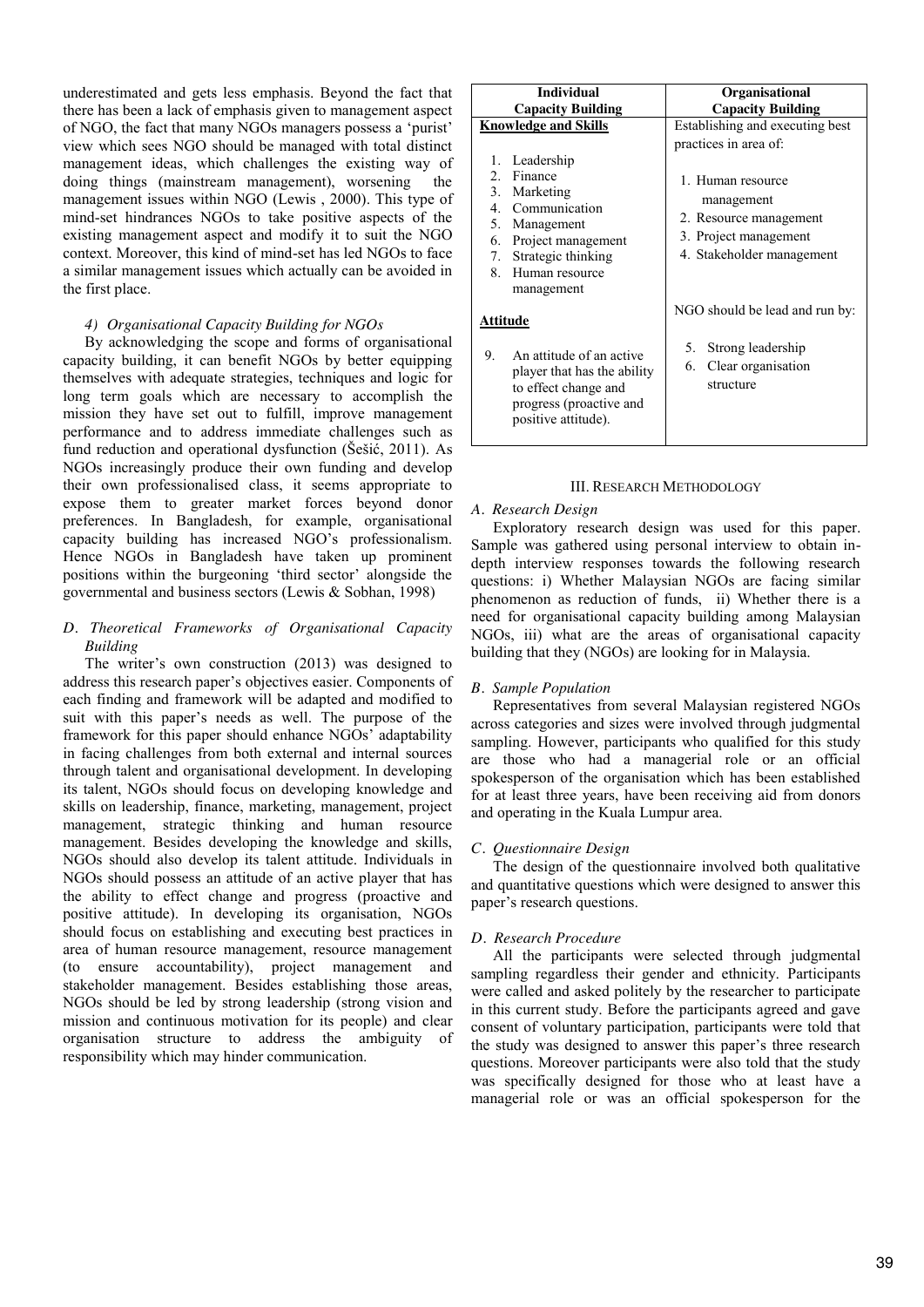organisation who has been established at least for three years, have been receiving aid from donors and are operating in Kuala Lumpur area.

The complete process was estimated to take approximately 30 minutes or more, depending on the situation.

Besides the conventional method of having a face-to-face interview, this study also applied a contemporary method of having an interview session. This method was through online means. The only difference between the conventional method and this online method was on the medium. The second method was convenient and saved more time, which was very appropriate for participants who had very little free time. The online mediums were Skype and via phone.

# IV.RESULTS

The In-depth interviews were conducted with six representatives of Malaysian registered NGOs. Representatives' responses were analysed through Personal Analysis and Rank Order Data Analysis to answer the research objectives.

Four representatives represented Local NGOs and two represented International NGOs which are registered in Malaysia legally even though they were not registered under the Registrar of Societies. They represented NGOs which have permanent staffs ranged from one paid staff to 160 paid staffs and volunteer staffs ranged from two volunteers to 100 volunteers. They represented NGOs which are focused on Disadvantaged Community, Orphanage, Single Women, and Well-Being of children, elderly, family and special needs children. Their roles were Finance Manager, Fund Raising Manager, Public Relation Director, President and Founder.

# *A. On the Question as to How Do They Sustain Their Organisations*

Their responses on how their organisations sustain themselves were many, however all of the representatives admitted that their organisations utilize both internal efforts and external funding to sustain their organisations. Fundraising and collecting fee from programmes are the most common internal efforts to sustain the organisations. While tapping into individuals' donation, funds from foundations and funds from international institution such as United Nation's agency are the most common external funding sources.

# *B. On the Question as to Whether Malaysian NGOs are Experiencing a Phenomenon of Reduction of Funds*

Their responses are one, "yes absolutely". All representatives believed that NGOs in Malaysia (including theirs) are facing a global phenomenon of reduction of funds due to various reasons. Three of the most common reasons are: i) Recession in the donors' countries, ii) The need for accountability and skepticism over the effectiveness of aids and iii) the economy of the recipients 'countries. Six out of six representatives (100%) pointed at the recession which is taking place in the donors' countries as the main reason to why there is a reduction of funds globally, including in

Malaysia, followed by the need for accountability and Skepticism over the effectiveness of aids (Four out of six representatives  $/66\%$  and the economy situation of the recipients' countries (Two out of six representatives / 33%) respectively.

However, interestingly, even though reduction of funds are generally accepted as an issue within the six NGOs, only two representatives (33%) claimed this issue a troublesome threat for their organisations' sustainability. The rest of the representatives found the situation manageable. They managed the situation through increasing their internal efforts to sustain themselves. One representative mentioned tapping into Corporate Organisation's CSR initiative which she believes has not been tapped fully as a new strategy to face the phenomenon of reduction of funds.

# *C. On the Question as to Whether Malaysian NGOs are also Facing Governance and Management Issues*

Similar to the response on the question as to whether Malaysian NGOs are experiencing a phenomenon of reduction of funds, all the representatives responded positively, "Yes absolutely", to the question, whether Malaysian NGOs are also facing governance and management issues. All six NGOs which are involved in this research acknowledged that they are facing these two issues. Lack of fund management and accountability are two most common problems under governance issues while Leadership, Succession Planning and Fund Raising Management are the common problems under management issues.

# *D. On the Question on the Idea of Organisational Capacity Building for Malaysian NGOs*

Following the previous question, all the representatives agreed that organisational capacity building for Malaysian NGOs will help them become more professional and be able to address various issues within the organisation by implementing various standards and best practices of management and governance.

They also believed that with organisational capacity building they can manage the issue of reduction of funds better. Organisational capacity building can introduce them to other alternatives besides depending on external funds alone. Moreover, organisational capacity building is believed to help respective NGOs to stand up from the rest and have a higher chance to be the fund recipient.

One representative, however, highlighted the importance for every NGO which is operating in Malaysia to implement standards and best practices to help them become more sustainable and more impactful. He also coined an idea to put certain standards or best practices into a legal requirement in establishing an NGO in Malaysia.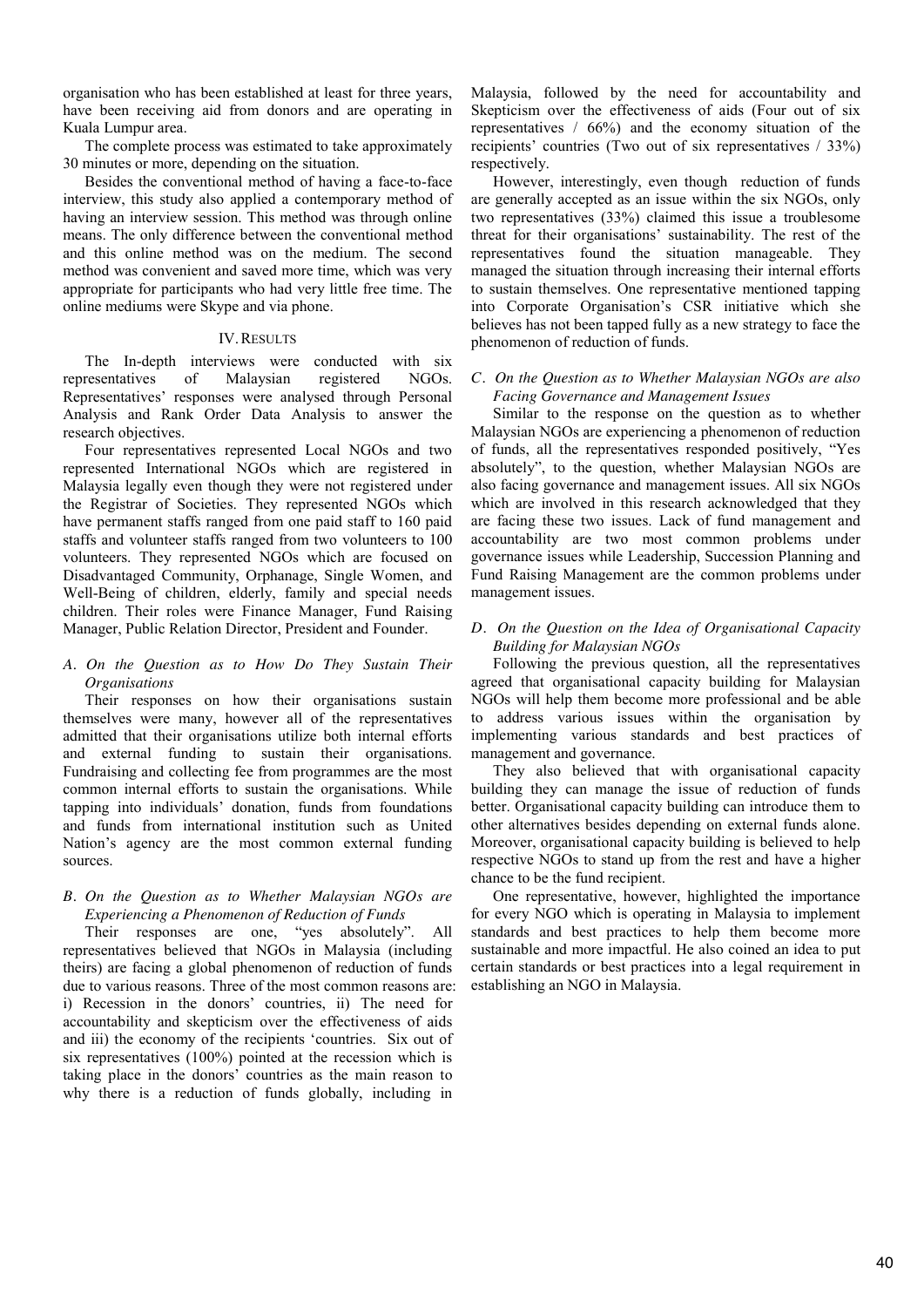# *E. Areas of Organisational Capacity Building*

#### TABLE A.

AREAS OF ORGANISATIONAL CAPACITY BUILDING BASED ON IMPORTANCE

| <b>Individual Capacity</b> |                          | <b>Organisational Capacity</b> |                     |
|----------------------------|--------------------------|--------------------------------|---------------------|
| <b>Building</b>            |                          | <b>Building</b>                |                     |
| 1.                         | Leadership               | 1.                             | Strong leadership   |
| $2^{\circ}$                | An attitude of an active | $\overline{2}$ .               | Clear organisation  |
|                            | player that has the      |                                | structure           |
|                            | ability to effect change | 3.                             | Human resource      |
|                            | and progress (proactive) |                                | management          |
| 3.                         | Strategic thinking       | 4.                             | Resource management |
| 4.                         | Management               | 5.                             | Stakeholder         |
| 5.                         | Communication            |                                | management          |
| 6.                         | Human resource           | 6.                             | Project management  |
|                            | management               |                                |                     |
| 7.                         | Finance                  |                                |                     |
| 8.                         | Project management       |                                |                     |
| 9.                         | Marketing                |                                |                     |

As shown in the above table, the results and the ranks indicated that Leadership skills is the most important aspect in Malaysian NGOs' Individual capacity building followed by an attitude of an active player that has the ability to affect change and progress (proactive) and strategic thinking. Leadership skills had left marketing, project management and finance aspect far left behind.

As for organisational capacity building, the results and the ranks indicated that making sure that the NGO is led by strong leadership (direction) is very important in Malaysian NGOs' Organisational capacity building followed by a clear organisational structure and human resource management. Project management, stakeholder management and resource are of lesser importance for organisational capacity building.

The Importance score was determined by the rank of the aspects and the number of respondents selecting an aspect and rank. From a list of aspects, ranks aspects, first, second, third, etc. Importance was calculated by assigning points to the rank for each aspect, with the highest ranking aspect receiving the highest number of points. For each respondent, a first place rank is assigned the maximum number of points, second place is assigned (Maximum-1), third place is assigned (Maximum-2), etc. Then the points were added to determine the importance..

# V. DISCUSSION

# A. *First Research Question*

For the question whether Malaysian's NGOs are facing similar phenomenon as reduction of fund or not, according to this research's findings, similar to NGOs in other developing countries (Baxi& Saikia 2003; Lekorwe & Mpabanga, 2007; Ottka, 2010; Poverty Eradication Network, n.a; Okorley & Nkrumah, 2012), NGOs in Malaysia were also facing similar phenomenon as reduction of funds due to various reasons. Among the three reasons, recession which took place in the donors' countries was the most common reason. This finding is line and validating the report published by Global

Humanitarian Assistance (2012) which found a correlation between economy situations of the donors' countries to their contribution. Hence, it is very reasonable to notice a significant reduction of funds in Malaysia due to the recession which is taking place in the donors' countries.

Interestingly, differ from many cases described by Velaphi (2012)**,** most of the NGOs in this research are able to manage the crisis over lack of funding quite well. It indicates they are adapting toward the situation by leveraging or tapping into other sources of revenues which are not tapped fully.

#### *B. Second Research Question*

For the question whether there is a need for organisational capacity building among Malaysian's NGOs*,* based on this research it is clear that there is a need for an organisastional capacity building for NGOs in Malaysia. This finding can be seen as a manifestation of one of few reflections done by Amos-Wilson in 1996, which predicted a higher growth for organisational capacity building among NGOs in the future. Various factors are influencing this growth; some of them are due to increase in management and governance issues within NGOs.

Interestingly, looking at management and governance issues within NGOs it seems there are a lot of similarities between NGOs and other sectors, hence points which pointed by Aksel and Baran (2006) and Matias-Reche, Rubio- Lopez and Rueda-Manzanares (2009) are valid. Namely the similar issues faced by NGOs and other sectors: Leadership, succession planning and accountability.

Professionalism which includes implementing best practices and standards seem able to address issues within NGOs, this professionalism is believed can be developed through organisational capacity building. This finding is aligned with Amos-Wilson (1996) and Okorley and Nkrumah (2012) who found that professionalism would definitely have an effect for an NGO's leadership, accountability and management.

## *C. Third Research Question*

The findings of this research showed that Leadership Skills, Proactive Attitude and Strategic Thinking Skills were the three aspects which are sought after for individual development, while Strong Leadership, Clear Organisation Structure and Human Resource Management were the three aspects which need to be implemented in NGOs.

Leadership seems to be the most important area to be developed further for NGOs and its people. This is in line with to Okorley and Nkrumah (2012); Lekorwe and Mpabanga(2007) and Aksel and Baran (2006). The finding tried to communicate the fundamental role of leadership in addressing other challenges within NGO including funding issues, management issues, governance issues and sense of direction.